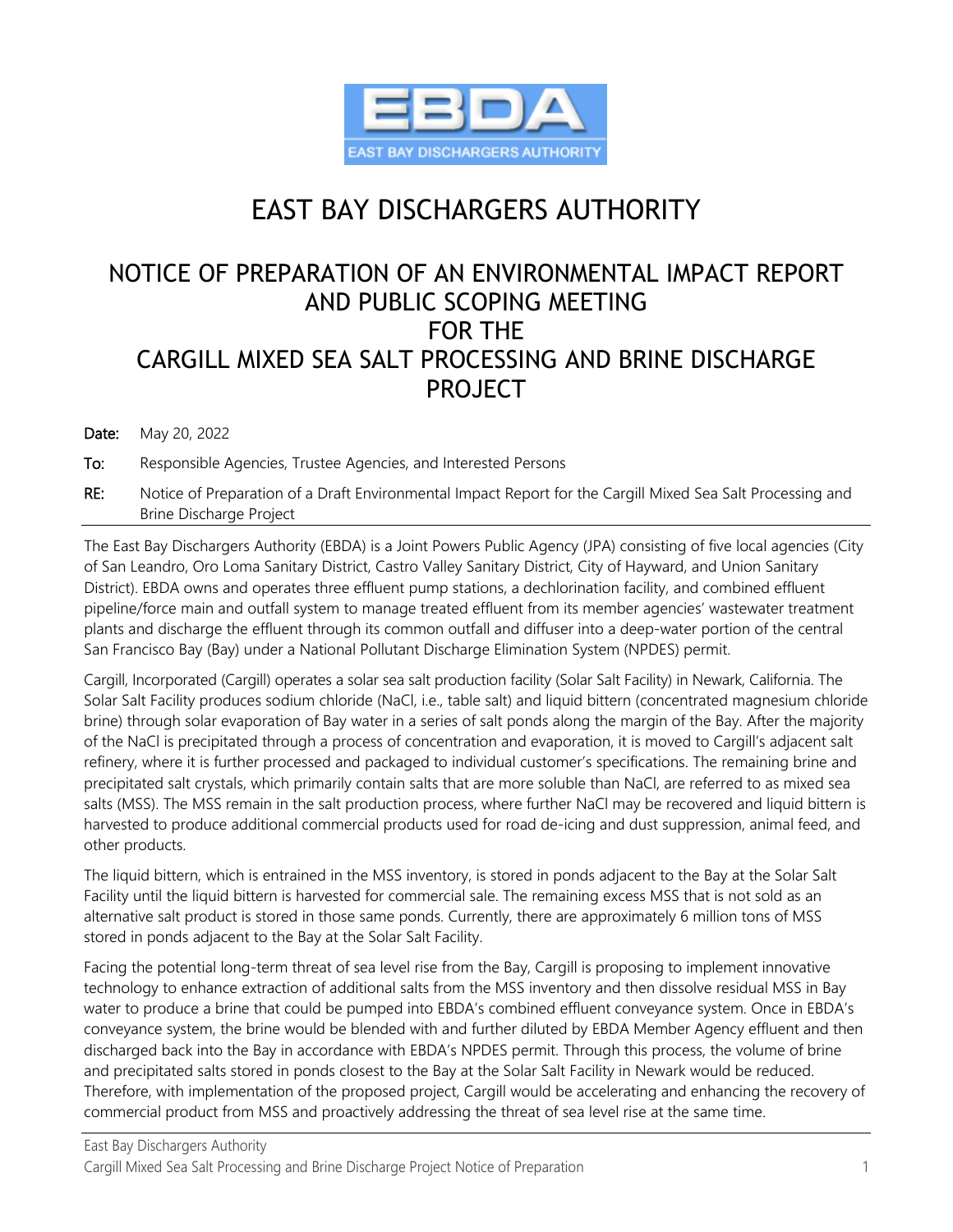The proposed project would involve modifications within Cargill's Solar Salt Facility, including new pipelines and pumping facilities, and construction of approximately 16 miles of new underground pipeline, primarily within roadway rights-of-way, to connect the Solar Salt Facility to EBDA's outfall system on the site of the Oro Loma Sanitary District/Castro Valley Sanitary District Water Pollution Control Plant in the community of San Lorenzo.

It is anticipated that the MSS brine would be discharged to the EBDA system at an average rate ranging from 0.9 million gallons per day (MGD) to 2 MGD (taking approximately 20 to 10 years respectively). Discharge of the MSS brine by Cargill to the EBDA system would be subject to an agreement between EBDA and Cargill. The EBDA JPA term expires on June 30, 2040. Therefore, the proposed project would either terminate on or before that date or could continue under a renegotiated agreement.

In accordance with the provisions of the California Environmental Quality Act (CEQA) (Public Resources Code [PRC] Section 21000 et seq.), EBDA has determined that the proposed project will require preparation of an Environmental Impact Report (EIR). EBDA will serve as the lead agency for CEQA compliance. The purpose of this Notice of Preparation (NOP) is to provide an opportunity for the public, interested parties, and public agencies to comment on the scope and proposed content of the EIR. This NOP initiates the 30-day CEQA scoping process. A hard-copy of the NOP is available for public review at:

#### East Bay Dischargers Authority 2651 Grant Avenue San Lorenzo, CA 94580

The NOP is also available for public review online at: https://ebda.org/projects/cargill-partnership/

### PROVIDING COMMENTS ON THIS NOTICE OF PREPARATION

Agencies and interested parties may provide EBDA with written and/or email comments on topics to be addressed in the EIR. Because of time limits mandated by State law, comments must be received by 5:00 p.m. on June 15, 2022. Please send all comments on the NOP by mail or email to:

East Bay Dischargers Authority 2651 Grant Avenue San Lorenzo, CA 94580

Attn: Jacqueline Zipkin, General Manager Phone: (510) 278-5910 E-mail: jzipkin@ebda.org

Comments provided by email should include "Cargill MSS Processing and Brine Discharge Project NOP Scoping Comment" in the subject line, and the name and physical address of the commenter in the body of the email. If you are from an agency that will need to consider the EIR when deciding whether to issue permits or other approvals for the project, please provide the name of a contact person.

All comments on environmental issues received during the public comment period will be considered and addressed in the Draft EIR, which is anticipated to be available for public review in summer 2022.

#### Focus of Input

EBDA relies on responsible and trustee agencies to provide information relevant to the analysis of resources falling within their jurisdiction. EBDA encourages input for the proposed EIR, with a focus on the following topics:

- Scope of Environmental Analysis. Guidance on the scope of analysis for this EIR, including identification of specific issues that will require closer study due to the location, scale, and character of the proposed project.
- **Mitigation Measures.** Ideas for feasible mitigation, including mitigation that could potentially be imposed by EBDA and that would avoid, eliminate, or reduce potentially significant or significant impacts.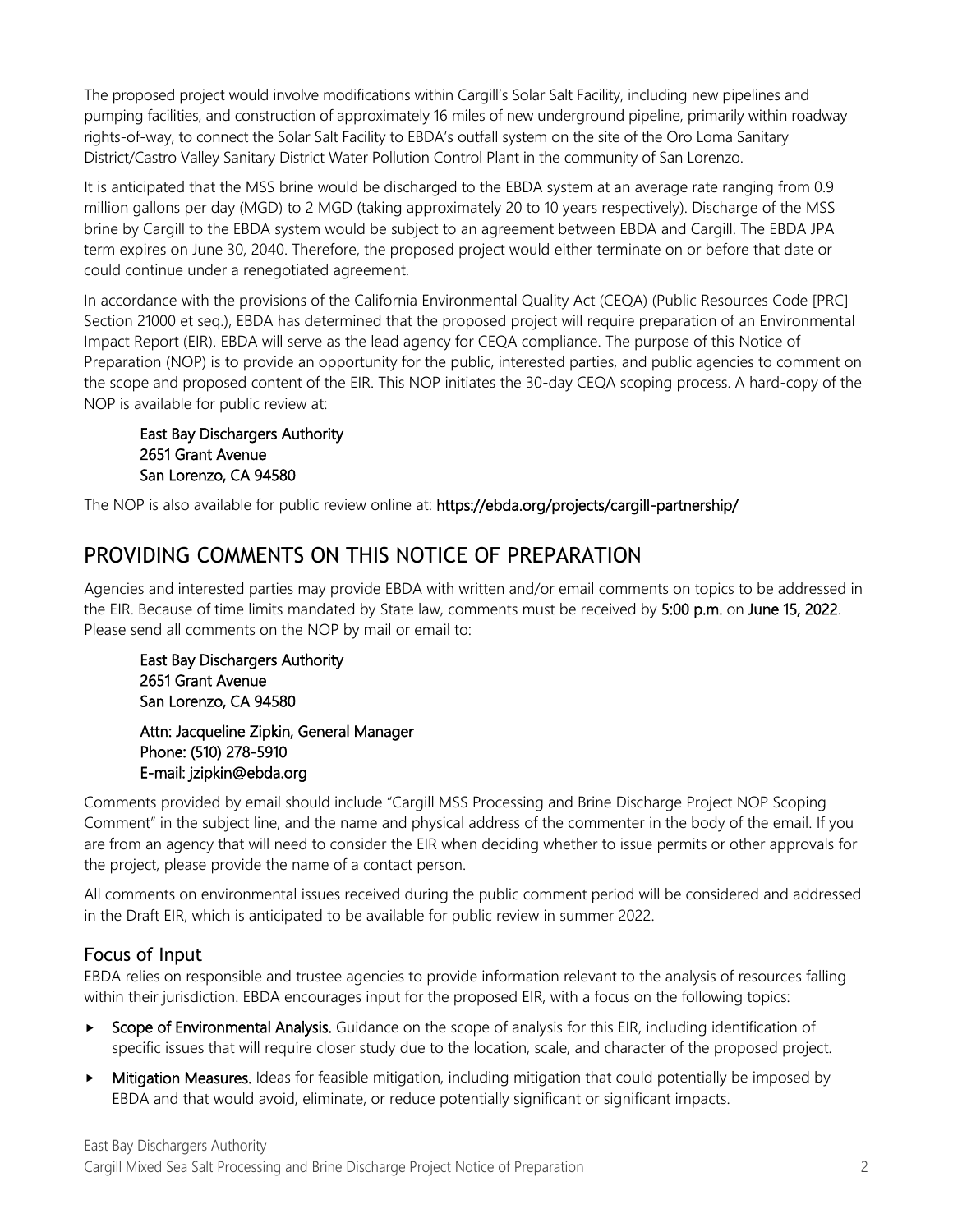- Alternatives. Suggestions for alternatives to the proposed project that could potentially reduce or avoid potentially significant or significant impacts.
- Interested Parties. Identification of public agencies, public and private groups, and individuals that EBDA should notice regarding the proposed project and associated EIR.

### PUBLIC SCOPING MEETING

EBDA will conduct a public scoping meeting to inform interested parties about the project, and to provide agencies and the public with an opportunity to provide comments on the scope and content of the EIR. The public scoping meeting will be conducted online and is scheduled for the following date and time:

#### Date and Time

Wednesday, June 1, 2022; 6:00 p.m.; Presentation at 6:00 p.m.

#### Logistics

To join the scoping meeting, click on the link below or copy and paste it into your browser.

#### [https://us02web.zoom.us/j/89391935978](https://nam11.safelinks.protection.outlook.com/?url=https%3A%2F%2Fus02web.zoom.us%2Fj%2F89391935978&data=05%7C01%7CAndrea.Shephard%40ascentenvironmental.com%7C65f5245e0db84ed0b32f08da32b49a5f%7C3e93c60a23514d15b2aa0753fd321028%7C0%7C0%7C637878048531991717%7CUnknown%7CTWFpbGZsb3d8eyJWIjoiMC4wLjAwMDAiLCJQIjoiV2luMzIiLCJBTiI6Ik1haWwiLCJXVCI6Mn0%3D%7C3000%7C%7C%7C&sdata=uKSZ9Q2INY8vuJ7LSovsi8ljuV5qEvZbmBSBA7671Ck%3D&reserved=0)

Or, on Zoom go to "Join a Meeting" and enter the Meeting ID: 893 9193 5978. To access the scoping meeting via phone, please call US: +1 669 900 6833 and enter the Meeting ID.

#### Accessibility

The meeting will be offered in English. To request other language interpretation or other accommodation, please submit your request at least 7 business days before the meeting (by May 25, 2022) by contacting Juanita Villaseñor at (510) 278-5910.

### PROJECT LOCATION

Proposed project features are located in the eastern San Francisco Bay Area, including portions of San Lorenzo, an unincorporated community in Alameda County, and portions of the Cities of Hayward, Union City, Fremont, and Newark. Specifically, project improvements would be constructed at Cargill's Solar Salt Facility, located at 7220 Central Avenue in Newark, California, and primarily within roadway rights-of-way between the Solar Salt Facility and the Oro Loma Sanitary District/Castro Valley Sanitary District Water Pollution Control Plant in San Lorenzo. The MSS are primarily situated in Ponds 12 and 13 of Cargill's Solar Salt Facility, which are located within the United States Fish and Wildlife Service's (USFWS) Don Edwards San Francisco Bay National Wildlife Refuge. In 1979, Cargill transferred this real property, along with additional acreage, through a condemnation process and retained perpetual rights to continue sea salt operations within 8,000 acres of the refuge, including Ponds 12 and 13. The project location and proposed features are shown in Figure 1 below.

### PROJECT DESCRIPTION

The proposed project would enable the enhanced processing and removal of MSS in existing Cargill ponds by harvesting additional liquid bittern, a concentrated magnesium chloride brine, from the MSS matrices in these ponds as commercial product, dissolving the residual MSS solids in the ponds using Bay water, and transferring the resulting brine to EBDA's combined effluent pipeline for discharge into the Bay under EBDA's NPDES permit. Harvesting the liquid bittern and final disposition of the residual MSS brine would not require the use of any chemicals. It is anticipated that the MSS brine would be discharged to the EBDA system at an average rate ranging from 0.9 million gallons per day (MGD) to 1.8 MGD.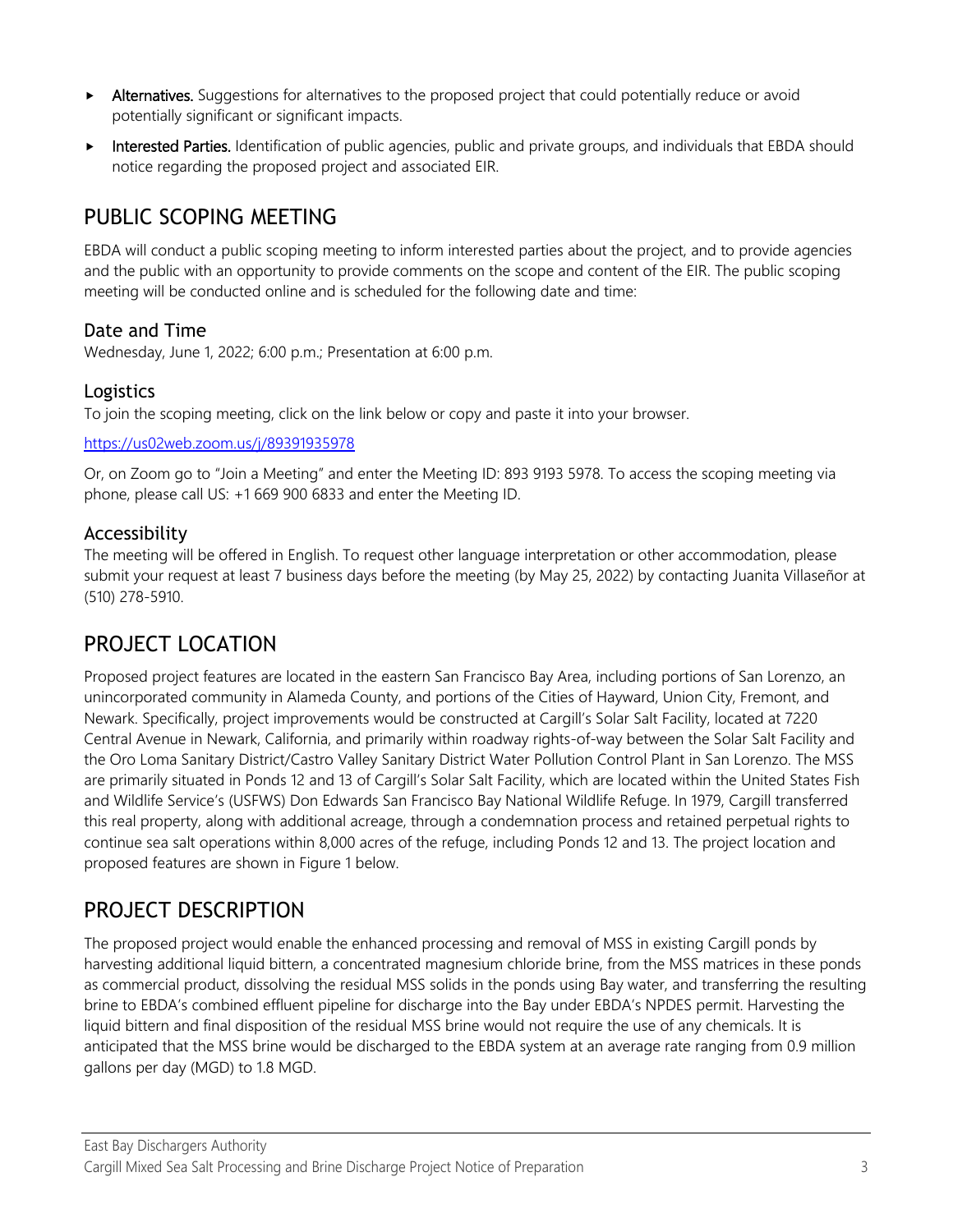The proposed project has an onsite component of pipelines and pumping facilities within the existing Solar Salt Facility and an offsite component that would involve construction of approximately 16 miles of new underground pipeline primarily within roadway rights-of-way to connect the Solar Salt Facility into EBDA's system just downstream of the Oro Loma Sanitary District/Castro Valley Sanitary District Water Pollution Control Plant in San Lorenzo.

The proposed project consists of the following components:

- Dissolution Water Pond and Plummer Creek Pump Station. A new pump station would be installed to pump water indirectly from Plummer Creek to a new dissolution water pond.
- **Dissolution Water Pump Station and Distribution System**. A new dissolution water pump station would be constructed as a cast-in-place slab-on-grade facility located at the Dissolution Water Pond and connected to an onsite high-density polyethylene piping distribution system installed above grade along the internal slope of the existing berms to deliver dissolution water to micro-trenches excavated in the crystallized salt layer above the Bay mud in Ponds 12 and 13 for MSS processing.
- ► Two MSS Brine Pump Stations. New MSS brine pump stations would be constructed at Ponds 12 and 13 consisting of cast-in-place concrete wet wells connected to cast-in-place slab-on-grade pump stations to pump the resultant brine out of the processing ponds and into the offsite brine discharge pipeline.
- MSS Liquid Brine Recovery. During the processing of Pond 12, sections of the pond would be temporarily isolated using vinyl sheet piling to enable liquid bittern recovery. Two new pipelines would be installed along the internal slope of the berm on the northern shore of Pond 12: (1) a 12-inch header pipe to deliver dissolution water to Pond 12; and (2) a 4-inch pipe to transfer liquid bittern from Pond 12 to Pond 13, where it would be further processed and harvested as commercial product.
- **Rainwater Decanting**. A new weir box structure, which includes a weir plate (barrier) to control the flow of water, and a pipe would be installed at the northeastern corner of Pond 13 to enable decanting of rainwater from the surface of Pond 13 to supplement dissolution water for Pond 12.
- MSS Brine Transport Pipeline. A MSS brine transport pipeline, 14 to 16 inches in diameter, would be constructed and extend north primarily along roadway rights-of-way for approximately 16 miles from the Solar Salt Facility to the Oro Loma Effluent Pump Station (OLEPS), located at the Oro Loma Sanitary District/Castro Valley Sanitary District Water Pollution Control Plant in San Lorenzo. A proposed pipeline alignment and two optional alignments have been identified for evaluation at a detailed level in the EIR (*see* Figure 1). The two optional alignments would follow the proposed alignment from the Solar Salt Facility to just north of where the pipeline would cross the Old Alameda Creek Flood Control Channel and Union City Boulevard transitions to Hesperian Boulevard. From here, the proposed alignment continues north on Hesperian Boulevard to Grant Avenue and then west to the OLEPS. The optional alignments diverge from the proposed alignment at the intersection of Hesperian Boulevard and Industrial Boulevard and then the two options diverge from each other at the intersection of Whitesell Street and Depot Road before converging again on the north side of Oro Loma Marsh and continuing to the OLEPS.
- Discharge to the EBDA System. The MSS brine transport pipeline would tie into EBDA's combined effluent conveyance system immediately downstream of the Oro Loma Sanitary District/Castro Valley Sanitary District Water Pollution Control Plant in San Lorenzo, either by connection directly to the OLEPS, or to the pump discharge manhole approximately 75 feet north of the OLEPS. The MSS brine would then be combined with the treated wastewater effluents from the other agencies that discharge into the EBDA system before being discharged back to the Bay.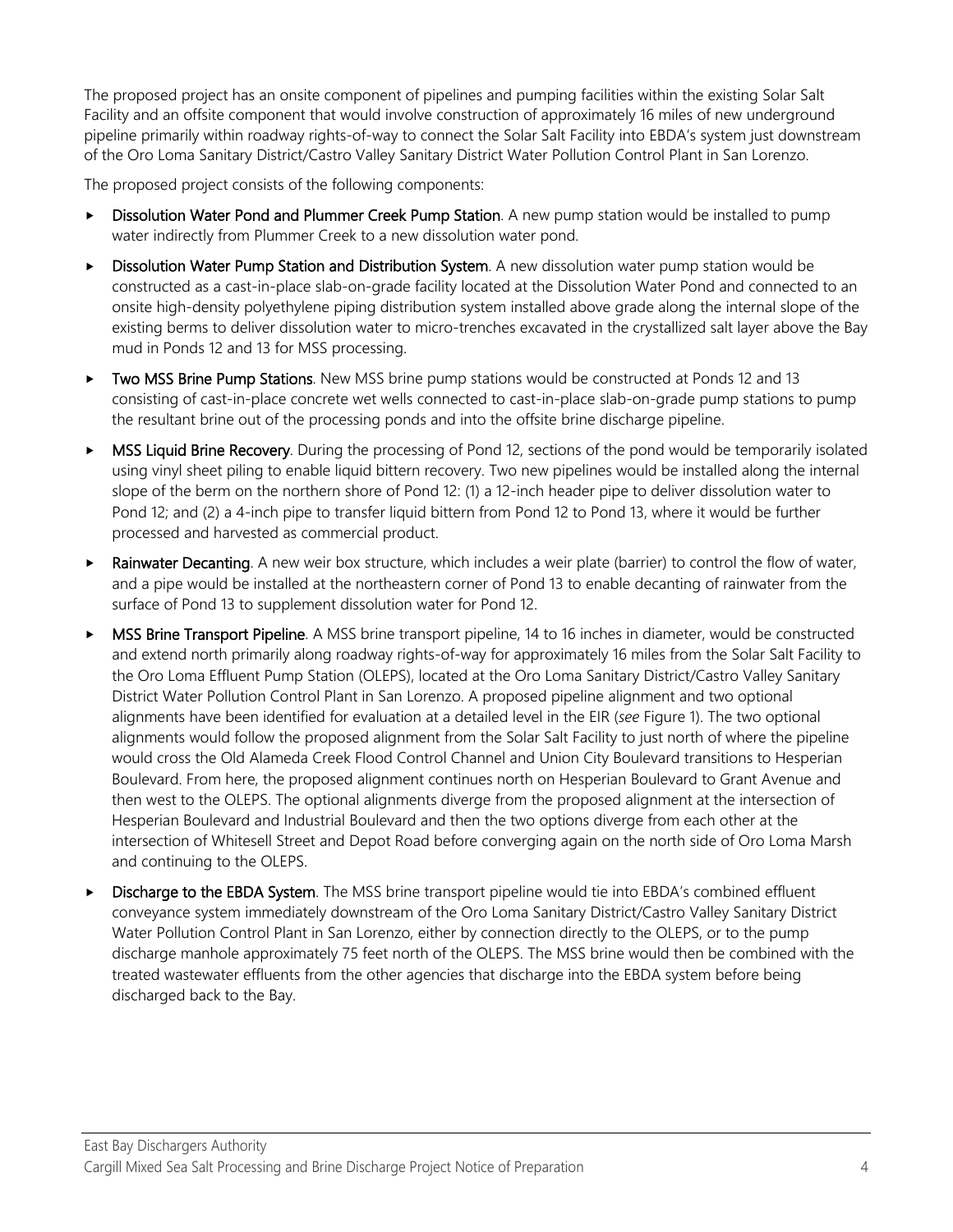# POTENTIAL ENVIRONMENTAL EFFECTS

As required by CEQA, the EIR will describe existing conditions and evaluate the potential environmental effects of the proposed project and a reasonable range of alternatives, including the no-project alternative. It will address direct, indirect, and cumulative effects. The EIR will identify feasible mitigation measures, if available, to reduce potentially significant impacts. At this time, EBDA has identified a potential for environmental effects in the areas identified below:

- Air Quality;
- Biological Resources;
- Cultural and Tribal Cultural Resources;
- Geology and Soils;
- Greenhouse Gas Emissions and Climate Change
- Hazards and Hazardous Materials;
- Hydrology and Water Quality; and
- Noise and Vibration.

The EIR will evaluate all environmental topic areas included in State CEQA Guidelines, including the topics identified above. Feasible and practicable mitigation measures will be recommended to reduce any identified potentially significant and significant impacts.

# ALTERNATIVES TO BE EVALUATED IN THE EIR

In accordance with the State CEQA Guidelines (14 CCR Section 15126.6), the EIR will evaluate a range of reasonable alternatives to the proposed project that are capable of meeting most of the objectives and would avoid or substantially lessen one or more significant effects of the project. The EIR will also identify any alternatives that were considered but rejected by the lead agency as infeasible and briefly explain the reasons why.

Two action alternatives are currently under consideration by EBDA and Cargill. The first action alternative, referred to as the "In-Pipe Alternative" would involve the same improvements at the Solar Salt Facility as those included in the proposed project, but instead of constructing 16 miles of new underground pipeline along the proposed MSS brine transport pipeline alignment or optional alignments shown in Figure 1, the In-Pipe Alternative would involve construction of approximately 7.5 miles of new underground pipeline connecting the Solar Salt Facility to EBDA's system just downstream of the Union Sanitary District Alvarado Wastewater Treatment Plant in Union City and then installation of approximately 4 miles of slip-liner within EBDA's existing combined conveyance pipeline to prevent corrosion in EBDA's system. The 4 miles of slip-liner within the EBDA combined conveyance pipeline would start approximately 3 miles downstream of the MSS brine transport pipeline connection to the EBDA system and extend to the Oro Loma Sanitary District/Castro Valley Sanitary District Water Pollution Control Plant in San Lorenzo. In addition to laydown areas along the 7.5-mile new underground pipeline route, this alternative would require access pits periodically along the 4-mile slip-liner section of EBDA's system. The second action alternative under consideration by EBDA and Cargill, referred to as the "Bayside Parallel Pipe Alternative," also would involve the same improvements at the Solar Salt Facility as those included in the proposed project, but under this alternative, the MSS brine transport pipeline would consist of approximately 17 miles of new underground pipeline that would skirt the edges of existing or former Cargill-owned or operated salt ponds and then run almost parallel to EBDA's existing pipeline until connecting into EBDA's system downstream of the Oro Loma Sanitary District/Castro Valley Sanitary District Water Pollution Control Plant in San Lorenzo. This alternative would rely on directional drilling in several areas to minimize impacts to wetlands and sensitive habitat. The EIR will also provide an analysis of the No Project Alternative and will identify the environmentally superior alternative from among the alternatives evaluated in the EIR.